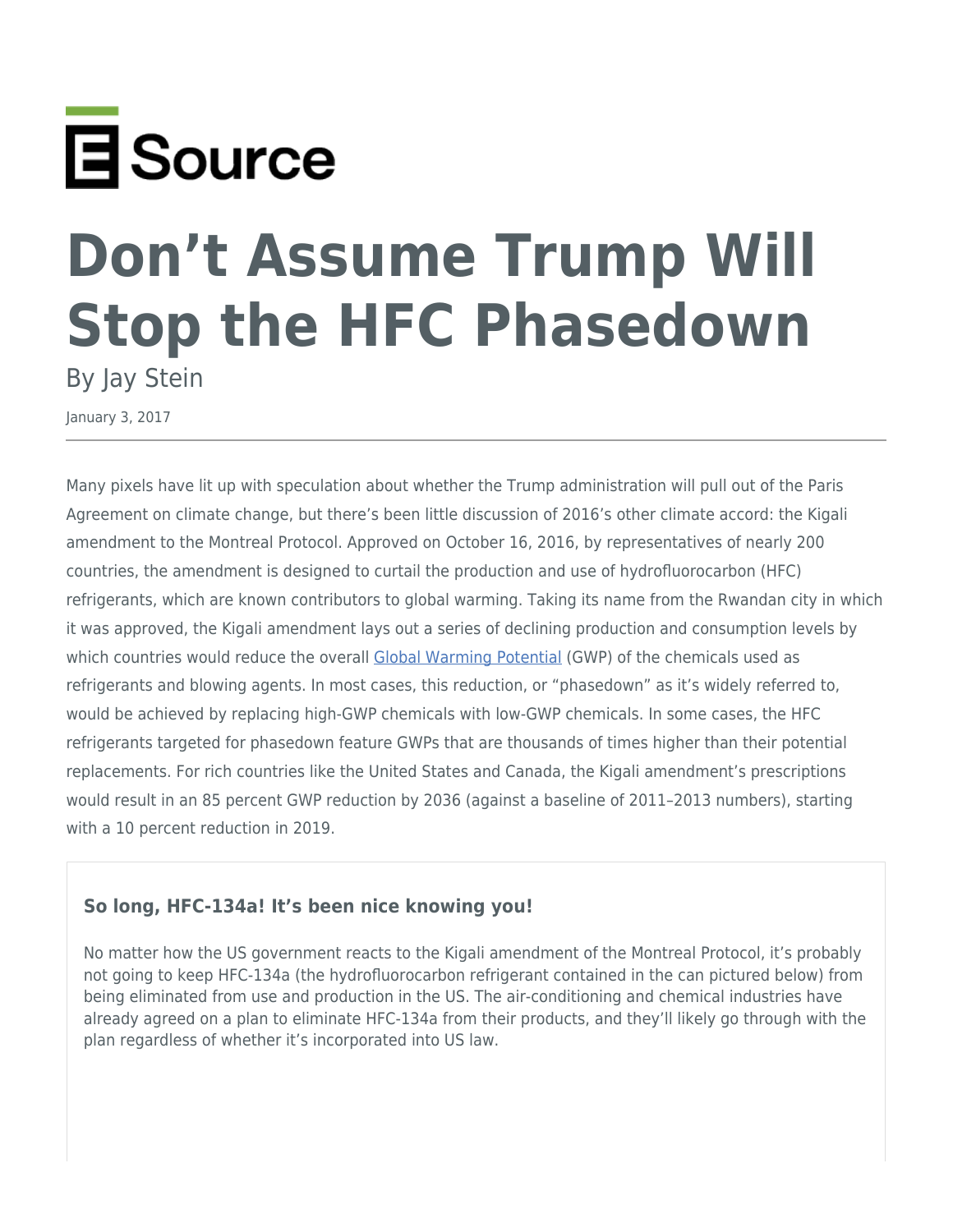

At the time of its passing, the Kigali amendment was widely hailed as a boon to both the climate and industry. For example, US Secretary of State John Kerry was quoted in the New York Times article [Nations, Fighting](http://www.nytimes.com/2016/10/15/world/africa/kigali-deal-hfc-air-conditioners.html?_r=1) [Powerful Refrigerant That Warms Planet, Reach Landmark Deal](http://www.nytimes.com/2016/10/15/world/africa/kigali-deal-hfc-air-conditioners.html?_r=1) as saying, "It is the biggest thing we can do in one giant swoop." North American HVAC and chemical manufacturers also supported the Kigali amendment. In the Air-Conditioning, Heating, and Refrigeration Institute (AHRI) press release [AHRI Applauds Agreement to](http://www.ahrinet.org/News-Events/News-and-Shipping-Releases.aspx?A=1203) [Include HFCs in Montreal Protocol,](http://www.ahrinet.org/News-Events/News-and-Shipping-Releases.aspx?A=1203) AHRI president and CEO Stephen Yurek said, "While the freeze dates and step down levels are ambitious, the HVACR industry is confident we can meet them and continue to provide quality, innovative, energy efficient products and equipment for the benefit of the world's citizens." The only hint that there could be rough seas ahead came from experts in international law who asserted that as an international treaty, it would require US Senate confirmation. Michael Wara, a professor at Stanford Law School who specializes in energy and the environment, was quoted in the Guardian article [US Senate Could](https://www.theguardian.com/environment/2016/oct/18/us-senate-could-block-landmark-hfc-climate-treaty-legal-experts-warn)